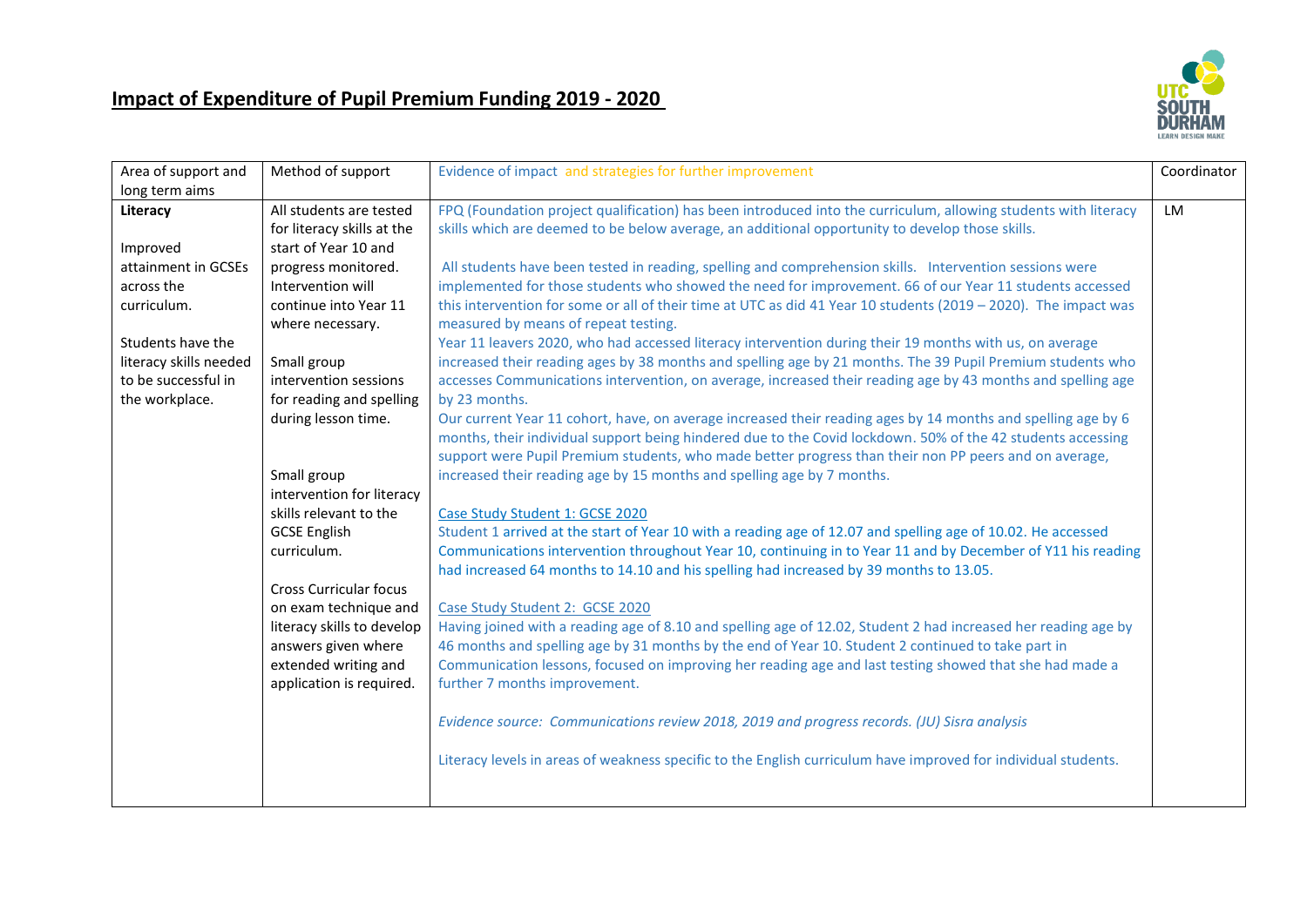| Area of support and   | Method of support      | Evidence of impact and strategies for further improvement                                                                                                                                                                                                                                                                                                                                                                                                                                                                                                                                                                                                                                                                                                                                                                                                                                                                                                                                                                                                                                                                                              | Coordinator |
|-----------------------|------------------------|--------------------------------------------------------------------------------------------------------------------------------------------------------------------------------------------------------------------------------------------------------------------------------------------------------------------------------------------------------------------------------------------------------------------------------------------------------------------------------------------------------------------------------------------------------------------------------------------------------------------------------------------------------------------------------------------------------------------------------------------------------------------------------------------------------------------------------------------------------------------------------------------------------------------------------------------------------------------------------------------------------------------------------------------------------------------------------------------------------------------------------------------------------|-------------|
| long term aims        |                        |                                                                                                                                                                                                                                                                                                                                                                                                                                                                                                                                                                                                                                                                                                                                                                                                                                                                                                                                                                                                                                                                                                                                                        |             |
|                       |                        | Case Study Student 3: GCSE 2019<br>Student 3 had a CAT expected of grade 2. He received Communications intervention in order to improve his<br>reading and writing skills and was part of a very small teaching class, allowing for support to be given and gaps<br>to be identified and addressed quickly. He also received lots of pastoral support. This allowed him to achieve a<br>grade 3= in his mock examination in March and a grade 4 overall.<br>Evidence source:<br>Comparison of grades awarded in specific AO's between start of intervention and end of year. (LM) Examples of<br>work for students over time.<br>Evidence source: Sisra and data analysis<br>Strategies for further improvements for 2020 - 2021:<br>Greater, and more consistent use of the Read Write package to support reading in exams, assessments<br>and in the classroom setting. Investigate the purchase of Android tablets to facilitate this.<br>Catch up sessions around literacy to address any fall back during Covid-19 closure<br>$\bullet$<br>Completion of the FPQ course and evaluation of its impact upon literacy and other skills.<br>$\bullet$ |             |
|                       |                        | In depth evaluation of marks achieved in extended writing questions by HODs, the impact of sessions<br>$\bullet$<br>on exam technique evaluated and further improvements made. This will include the use of outside<br>agencies to deliver workshops.<br>Research the use of external providers to deliver workshops to improve oracy skills and the confidence<br>$\bullet$<br>to apply them.                                                                                                                                                                                                                                                                                                                                                                                                                                                                                                                                                                                                                                                                                                                                                         |             |
| <b>Attendance and</b> | SSO to make phone      | Case Study: Student 4                                                                                                                                                                                                                                                                                                                                                                                                                                                                                                                                                                                                                                                                                                                                                                                                                                                                                                                                                                                                                                                                                                                                  | LT/JB       |
| <b>Punctuality</b>    | calls / home visits to | Student 4 was badly bullied and had an attendance of 84% during Year 9 at his previous school, with many                                                                                                                                                                                                                                                                                                                                                                                                                                                                                                                                                                                                                                                                                                                                                                                                                                                                                                                                                                                                                                               |             |
|                       | follow up on           | incidents of absconding from school. Our Student Support team have worked with Student 4, his family and                                                                                                                                                                                                                                                                                                                                                                                                                                                                                                                                                                                                                                                                                                                                                                                                                                                                                                                                                                                                                                               |             |
| Improved              | attendance and         | external agencies and he had been present for 96.5% of Y10.                                                                                                                                                                                                                                                                                                                                                                                                                                                                                                                                                                                                                                                                                                                                                                                                                                                                                                                                                                                                                                                                                            |             |
| attainment in GCSEs   | punctuality concerns.  |                                                                                                                                                                                                                                                                                                                                                                                                                                                                                                                                                                                                                                                                                                                                                                                                                                                                                                                                                                                                                                                                                                                                                        |             |
| across the            |                        | Case Study: Student 5                                                                                                                                                                                                                                                                                                                                                                                                                                                                                                                                                                                                                                                                                                                                                                                                                                                                                                                                                                                                                                                                                                                                  |             |
| curriculum.           | SSO to coordinate use  | Student 5 joined us with an attendance of 90.3% in Y9, a record of very poor behaviour in and out of school and                                                                                                                                                                                                                                                                                                                                                                                                                                                                                                                                                                                                                                                                                                                                                                                                                                                                                                                                                                                                                                        |             |
|                       | of outside agencies to | on the SEND register with SEMH issues. Working with the Student Support team, SENCo, CAMHS and other                                                                                                                                                                                                                                                                                                                                                                                                                                                                                                                                                                                                                                                                                                                                                                                                                                                                                                                                                                                                                                                   |             |
| Students recognise    | provide social and     | professionals. With support and the correct medication, his attendance improved to 92% in Year 10 and 96% in                                                                                                                                                                                                                                                                                                                                                                                                                                                                                                                                                                                                                                                                                                                                                                                                                                                                                                                                                                                                                                           |             |
| the benefits and      | emotional support for  | Y11, with incidents of poor behaviour in school much diminished.                                                                                                                                                                                                                                                                                                                                                                                                                                                                                                                                                                                                                                                                                                                                                                                                                                                                                                                                                                                                                                                                                       |             |
| importance of a       | students and families  |                                                                                                                                                                                                                                                                                                                                                                                                                                                                                                                                                                                                                                                                                                                                                                                                                                                                                                                                                                                                                                                                                                                                                        |             |
| good attendance       | of poor attenders.     | Case Study: Student 6                                                                                                                                                                                                                                                                                                                                                                                                                                                                                                                                                                                                                                                                                                                                                                                                                                                                                                                                                                                                                                                                                                                                  |             |
| record.               |                        | Student 6 is a young carer and due to this, her average attendance during Year 10 was 92%. We worked with                                                                                                                                                                                                                                                                                                                                                                                                                                                                                                                                                                                                                                                                                                                                                                                                                                                                                                                                                                                                                                              |             |
|                       | Rewards for 100%       | an external agency to support her attendance and mental health, using the PP funding to subsidise her                                                                                                                                                                                                                                                                                                                                                                                                                                                                                                                                                                                                                                                                                                                                                                                                                                                                                                                                                                                                                                                  |             |
| Attendance does not   | attendance             | attendance at the residential 'National Young Carer's Festival' facilitated by a local support group. Attendance                                                                                                                                                                                                                                                                                                                                                                                                                                                                                                                                                                                                                                                                                                                                                                                                                                                                                                                                                                                                                                       |             |
| hinder applications   |                        | in Year 11 was 95 % and her GCSE results were exceptional, with an APS of 8.13                                                                                                                                                                                                                                                                                                                                                                                                                                                                                                                                                                                                                                                                                                                                                                                                                                                                                                                                                                                                                                                                         |             |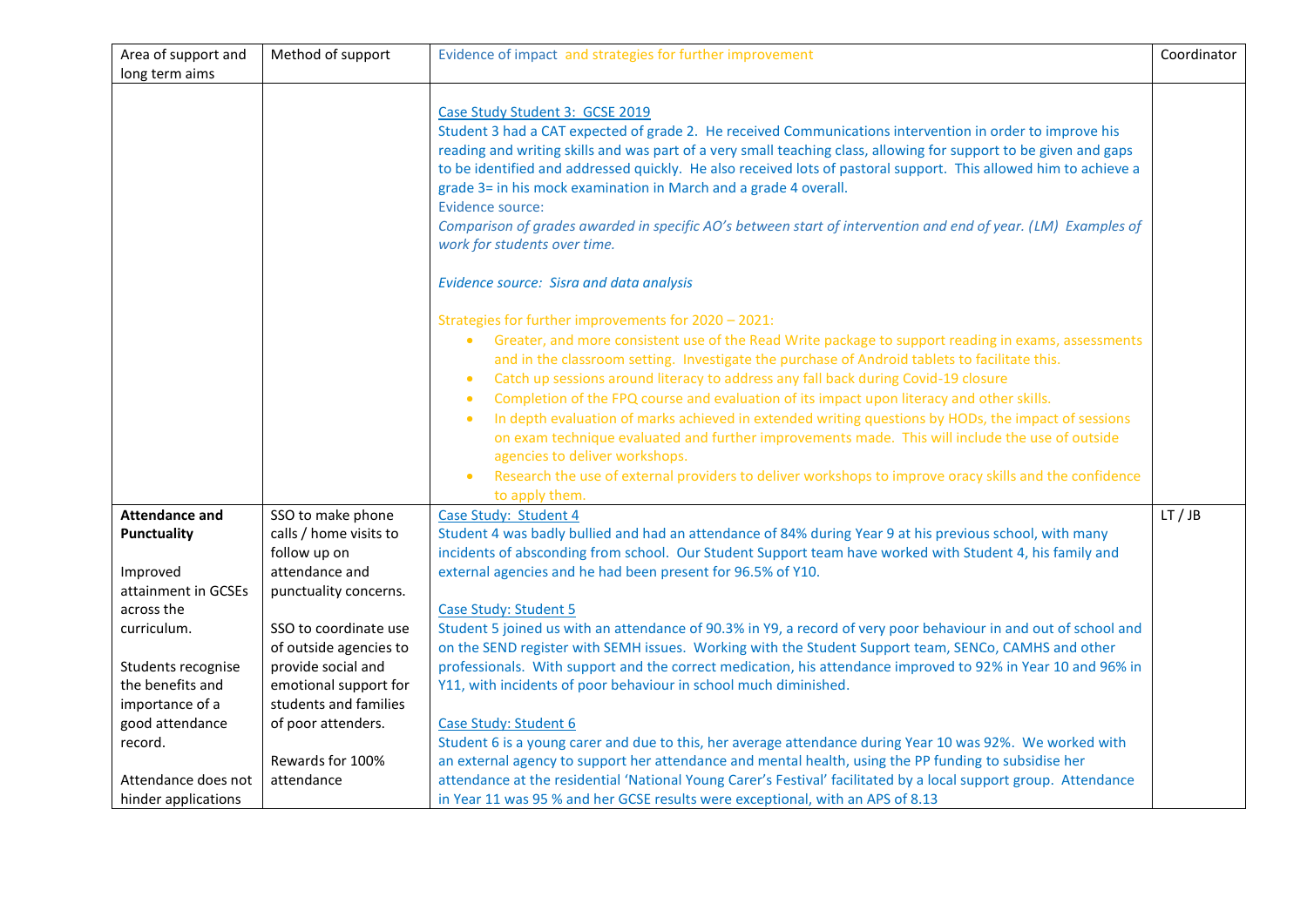| Area of support and | Method of support         | Evidence of impact and strategies for further improvement                                                         | Coordinator |
|---------------------|---------------------------|-------------------------------------------------------------------------------------------------------------------|-------------|
| long term aims      |                           |                                                                                                                   |             |
| for Apprenticeships | Financial support to      |                                                                                                                   |             |
| etc.                | parents for transport to  | Evidence source: Attendance records                                                                               |             |
|                     | <b>UTC</b>                |                                                                                                                   |             |
|                     |                           | Strategies for further improvements for 2020 - 2021:                                                              |             |
|                     | Support to ensure         | Further work with outside agencies to limit the effect on data of persistent absentees.<br>$\bullet$              |             |
|                     | health and diet issues    | Targeted intervention with poor attenders, including parental involvement.<br>$\bullet$                           |             |
|                     | do not hinder             | Collaborative work between attendance and careers staff to improve attendance in Year 11.<br>$\bullet$            |             |
|                     | attendance at UTC.        | Investigate further options to support those students with mental health issues, which is a barrier to            |             |
|                     |                           | attendance.                                                                                                       |             |
|                     | Lease of UTC              |                                                                                                                   |             |
|                     | Minibuses, salaries of    |                                                                                                                   |             |
|                     | drivers and hire of       |                                                                                                                   |             |
|                     | additional coaches to     |                                                                                                                   |             |
|                     | pick up students living   |                                                                                                                   |             |
|                     | in outlying areas         |                                                                                                                   |             |
|                     |                           |                                                                                                                   |             |
|                     | <b>Support for Mental</b> |                                                                                                                   |             |
|                     | Health, LGBT and other    |                                                                                                                   |             |
|                     | issues that are a barrier |                                                                                                                   |             |
|                     | to attendance.            |                                                                                                                   |             |
| <b>Attitude for</b> | SSO / SLT to make         | The introduction of ClassCharts has allowed for swift recording and response to incidents of poor behaviour or    | LT / CA     |
| <b>Learning</b>     | phone calls /meet with    | attitude to leaning.                                                                                              |             |
|                     | parents to follow up on   |                                                                                                                   |             |
| Improved            | behaviour concerns.       | For all students, use of 'On Call' for students in the first term of Y11 was 50% lower than it had been in the    |             |
| attainment in GCSEs |                           | same period in Year 10, continuing to drop throughout Year 11. There was only a very few incidents where 'On      |             |
| across the          | SSO to coordinate use     | Call' was used for Y10, up until March there was 82% less 'On Call' for Y10 than there had been the year          |             |
| curriculum.         | of outside agencies to    | previously.                                                                                                       |             |
|                     | provide support for       |                                                                                                                   |             |
| Students recognise  | students and families     | Evidence source: Data records from Student Support officers. ClassCharts                                          |             |
| the need to be      | of those with poor        |                                                                                                                   |             |
| compliant in the    | behaviour                 | Where poor attitude to learning is part of a bigger picture, students have been referred to our school councillor |             |
| workplace.          |                           | or CAMHS for specialist support and intervention. Referrals made to our school Councillor have been very          |             |
|                     | SLT to use class reports  | successful, with most students requiring 4/5 sessions on average. Students who have met with our Councillor       |             |
| Progress is         | and subsequently After    | have reported feeling much happier and have learnt strategies to support with their emotions. The referrals       |             |
| maximised and       | School Detentions and     | made this term have predominantly been to support students with self-esteem, bereavement and anxiety. The         |             |
| disruption is       | the East Room (internal   | impact of these sessions overall, has been extremely positive.                                                    |             |
| minimised.          | seclusion) to provide a   |                                                                                                                   |             |
|                     | disincentive to disrupt.  |                                                                                                                   |             |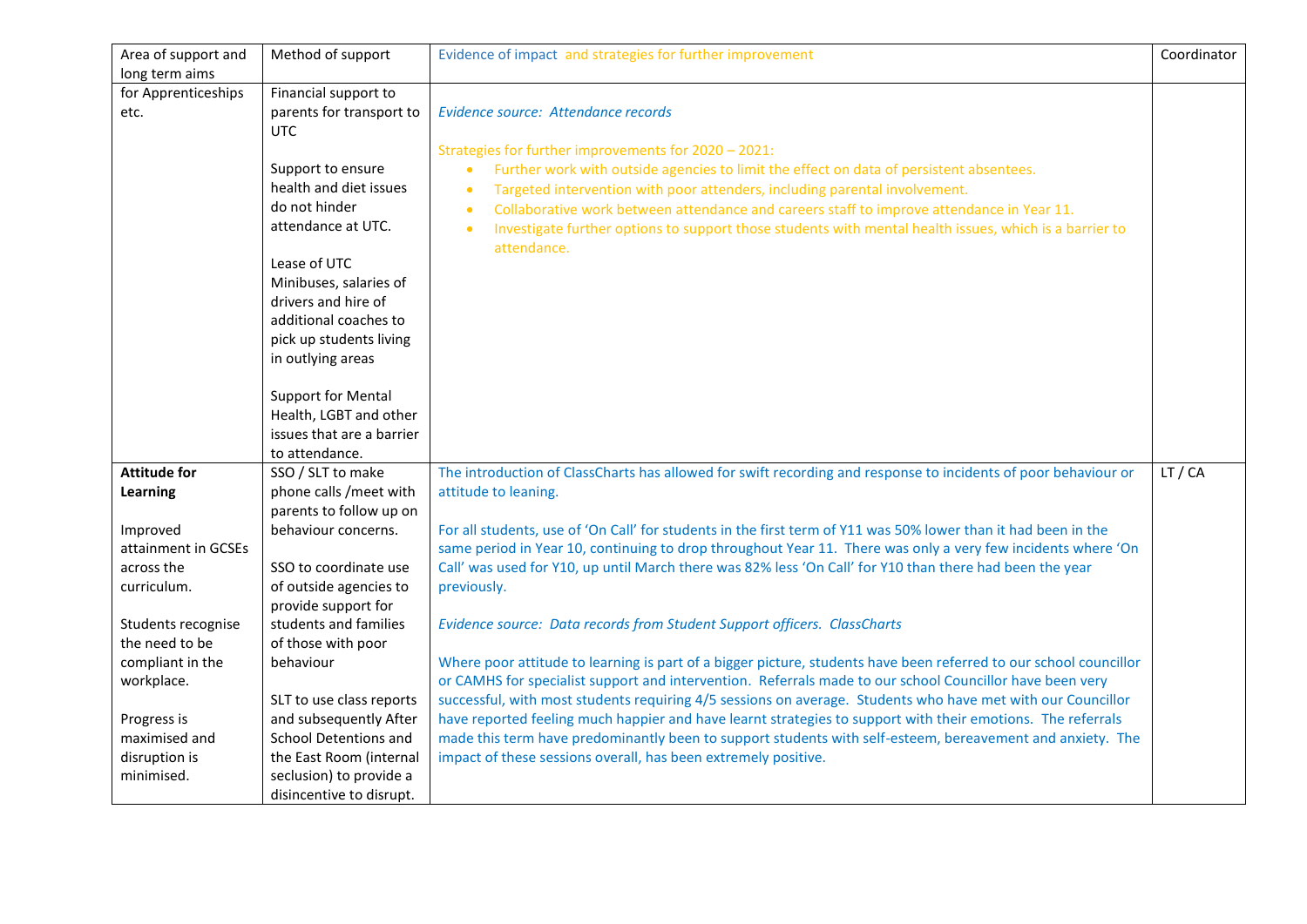| Area of support and                      | Method of support                                                                                                         | Evidence of impact and strategies for further improvement                   |                                                                                                                                                                                                                                                                                                                              |                                                                                                               | Coordinator |
|------------------------------------------|---------------------------------------------------------------------------------------------------------------------------|-----------------------------------------------------------------------------|------------------------------------------------------------------------------------------------------------------------------------------------------------------------------------------------------------------------------------------------------------------------------------------------------------------------------|---------------------------------------------------------------------------------------------------------------|-------------|
| long term aims                           |                                                                                                                           |                                                                             |                                                                                                                                                                                                                                                                                                                              |                                                                                                               |             |
|                                          |                                                                                                                           |                                                                             | Year 10                                                                                                                                                                                                                                                                                                                      | Year 11                                                                                                       |             |
|                                          | Rewards for good                                                                                                          |                                                                             |                                                                                                                                                                                                                                                                                                                              |                                                                                                               |             |
|                                          | behaviour, effort and                                                                                                     | <b>CAMHS</b>                                                                | 3                                                                                                                                                                                                                                                                                                                            | $\overline{7}$                                                                                                |             |
|                                          | attitude.                                                                                                                 | <b>School Councillor</b>                                                    | $\overline{3}$                                                                                                                                                                                                                                                                                                               | 8                                                                                                             |             |
|                                          | Use of ClassCharts to<br>monitor incidents of<br>poor attitude to<br>learning.<br>Use of CPOMS to<br>monitor incidents of | Evidence source: CPOMs.<br>average 'Good' for both attitude and compliance. | For Year 11, an average grade of 2/4 (Good) has been recorded for Attitude and Compliance across the<br>curriculum for PP students. 27% of those students are recorded as having outstanding attitude and / or<br>compliance. This pattern was mirrored in Year 10, where the PP students matched their non PP peers with an |                                                                                                               |             |
|                                          | safeguarding concerns.                                                                                                    |                                                                             |                                                                                                                                                                                                                                                                                                                              |                                                                                                               |             |
|                                          | School counsellor                                                                                                         | Evidence source: Sisra.                                                     |                                                                                                                                                                                                                                                                                                                              |                                                                                                               |             |
|                                          |                                                                                                                           | Strategies for further improvements for 2020 - 2021:                        |                                                                                                                                                                                                                                                                                                                              |                                                                                                               |             |
|                                          |                                                                                                                           | $\bullet$<br>to sharing with parents.                                       |                                                                                                                                                                                                                                                                                                                              | Continued evaluation of the consistency of use of Class Charts to monitor attitude for learning, leading      |             |
|                                          |                                                                                                                           |                                                                             | Improved discussion between Middle Leaders and Senior Leaders about attitude to learning in                                                                                                                                                                                                                                  |                                                                                                               |             |
|                                          |                                                                                                                           |                                                                             | curriculum areas and strategies to provide support and facilitate improvement.                                                                                                                                                                                                                                               |                                                                                                               |             |
|                                          |                                                                                                                           | $\bullet$                                                                   | Continue to report compliance and attitude grades for students, and link to the Behaviour Report                                                                                                                                                                                                                             |                                                                                                               |             |
|                                          |                                                                                                                           | system.                                                                     |                                                                                                                                                                                                                                                                                                                              |                                                                                                               |             |
| <b>Aspiration</b>                        | Students are given the                                                                                                    |                                                                             | All students moved on to positive destinations. 49 of those PP students who completed their GCSEs have                                                                                                                                                                                                                       |                                                                                                               | <b>CPM</b>  |
|                                          | opportunity to visit a                                                                                                    |                                                                             |                                                                                                                                                                                                                                                                                                                              | moved on to L2 or L3 courses with 2 of them gaining apprenticeships. 20 students have started Level 2 courses |             |
| Improved                                 | wide range of local                                                                                                       | and 27 of them have started L3 courses.                                     |                                                                                                                                                                                                                                                                                                                              |                                                                                                               |             |
| attainment at GCSE.                      | business partners,                                                                                                        |                                                                             | All students completed a mock interview with a business partner and received feedback on their performance                                                                                                                                                                                                                   |                                                                                                               |             |
|                                          | Universities etc to raise                                                                                                 |                                                                             | and employability. All students received weekly careers guidance through Careers Club, and 100% of the PP                                                                                                                                                                                                                    |                                                                                                               |             |
| Students are                             | aspiration and inform                                                                                                     |                                                                             | students accessed independent careers guidance through the UTC. All PP students have also completed an                                                                                                                                                                                                                       |                                                                                                               |             |
| focussed on a career                     | choices about future                                                                                                      |                                                                             | industry project that supports their personal and social development to ensure that they are work and career                                                                                                                                                                                                                 |                                                                                                               |             |
| path and recognise                       | careers. They have                                                                                                        | ready.                                                                      |                                                                                                                                                                                                                                                                                                                              |                                                                                                               |             |
| the pathways into                        | access to people who                                                                                                      |                                                                             |                                                                                                                                                                                                                                                                                                                              |                                                                                                               |             |
| the world of work                        | can act as positive role                                                                                                  |                                                                             | Where academic mentoring of PP students picked up a student's lack of aspiration, or difficulty in choosing a                                                                                                                                                                                                                |                                                                                                               |             |
| that are available to                    | models to them.                                                                                                           |                                                                             | career path or route post 16, they were prioritised for careers guidance.                                                                                                                                                                                                                                                    |                                                                                                               |             |
| them.                                    |                                                                                                                           |                                                                             | All Y11 students completed an industry project and presented that to industry partners, parents and invited                                                                                                                                                                                                                  |                                                                                                               |             |
|                                          | Students were                                                                                                             |                                                                             |                                                                                                                                                                                                                                                                                                                              | dignitaries. Year 10 students worked on their industry project with Business Partners although were unable to |             |
| Students develop<br>the skills that will | delivered a 1 hour<br>weekly session of                                                                                   | complete it or to present it due to Covid-19 lockdown.                      |                                                                                                                                                                                                                                                                                                                              |                                                                                                               |             |
|                                          |                                                                                                                           |                                                                             |                                                                                                                                                                                                                                                                                                                              |                                                                                                               |             |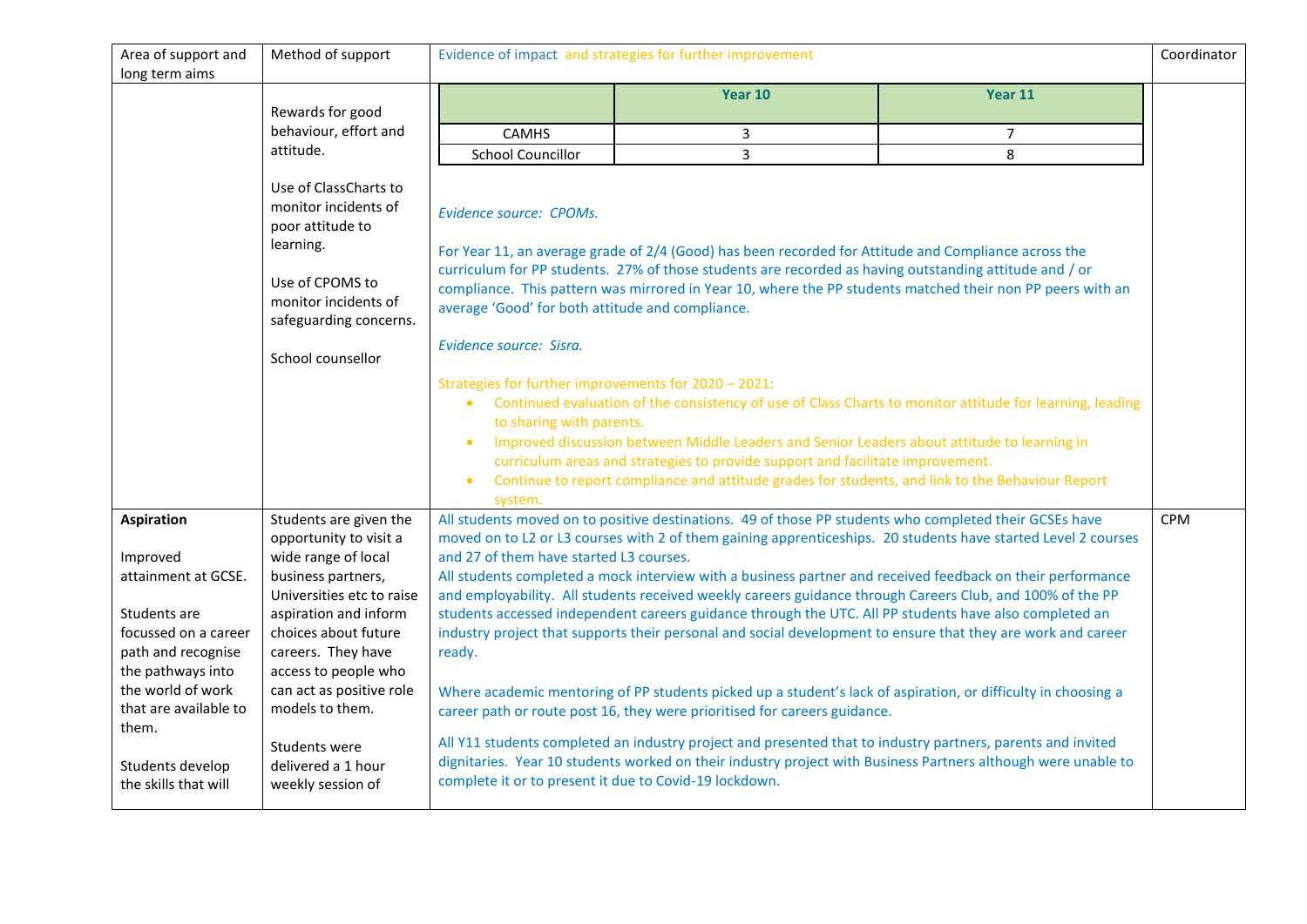| Area of support and  | Method of support       | Evidence of impact and strategies for further improvement                                                        | Coordinator |
|----------------------|-------------------------|------------------------------------------------------------------------------------------------------------------|-------------|
| long term aims       |                         |                                                                                                                  |             |
| make them            | Careers guidance for 1  | Industry projects were developed jointly by teachers and business partners, allowing a closer link to the taught |             |
| successful in the    | term. They all met with | curriculum and better definition of tasks to be completed, questions to be answered. This led to improved        |             |
| workplace.           | a careers advisor at    | student engagement, particularly with the less able students.                                                    |             |
|                      | least once to provide   |                                                                                                                  |             |
| More students apply  | guidance and support,   | Feedback from visitors, (business links, education advisers etc) has commented on the confidence and maturity    |             |
| to University.       | including WEX           | of our students, and the positive development of their workplace skills.                                         |             |
|                      |                         |                                                                                                                  |             |
|                      | Financial support is    | 69 % of our PP students who finished Year 11 in Summer 2019 completed a successful work experience, 13%          |             |
|                      | given to pupils towards | more than the previous year. Covid restrictions impacted upon work experience for Y10.                           |             |
|                      | cost of educational     |                                                                                                                  |             |
|                      | visits.                 | Evidence:                                                                                                        |             |
|                      |                         | Record of events attended by students.                                                                           |             |
|                      | Students are involved   | Student voice and parental feedback re clarity of potential career choices.                                      |             |
|                      | in project work with    | Analysis of student destination after leaving UTC at 16 or 18.                                                   |             |
|                      | local Business and      | Record of Careers meetings show choices being made.                                                              |             |
|                      | Industry partners and   | Record of successful WEX                                                                                         |             |
|                      | are able to access the  | Records of students attending events                                                                             |             |
|                      | materials, visits that  | Each subsequent project will show improvement as shown by the report written, presentations given.               |             |
|                      | facilitate this.        | <b>PP</b> tracking                                                                                               |             |
|                      |                         | <b>Work Experience tracking</b>                                                                                  |             |
|                      | PP students are         |                                                                                                                  |             |
|                      | targeted for specific   | Student voice on entry and on leaving.                                                                           |             |
|                      | support in sourcing     |                                                                                                                  |             |
|                      | work experience.        | Strategies for further improvements for 2020 - 2021:                                                             |             |
|                      |                         | Greater % of PP students complete work experience, by raising aspirations and supporting students<br>$\bullet$   |             |
|                      |                         | and involving parents in sourcing a suitable placement                                                           |             |
|                      |                         |                                                                                                                  |             |
|                      |                         | Better links made between curriculum areas and industry partners, including in Project work<br>$\bullet$         |             |
|                      | Students in need of     |                                                                                                                  |             |
| Intervention         |                         | The gap between Attainment 8 scores for PP and Non PP students was 1.0, significantly below the national         | JH / DG     |
|                      | intervention attend     | average (2019) of 13.6                                                                                           |             |
| <b>Improved GCSE</b> | additional sessions     |                                                                                                                  |             |
| grades.              | during IS time to       | Although we do not use P8 as a measure due to our curriculum offer, the gap between P8 scores for PP and         |             |
|                      | facilitate them         | non PP students was 0.2, significantly smaller than the national average of 0.5.                                 |             |
| Students are well    | achieving their target  |                                                                                                                  |             |
| qualified to follow  | grades across the       | Intervention sessions were effective. Case studies from subjects show good progress made by PP students. PP      |             |
| the career pathway   | curriculum.             | students achieved grades above that suggested by CAT baseline testing in Business Studies, Computer Science,     |             |
| of their choice.     |                         | English Language, Geography, Maths and Combined Science.                                                         |             |
|                      |                         |                                                                                                                  |             |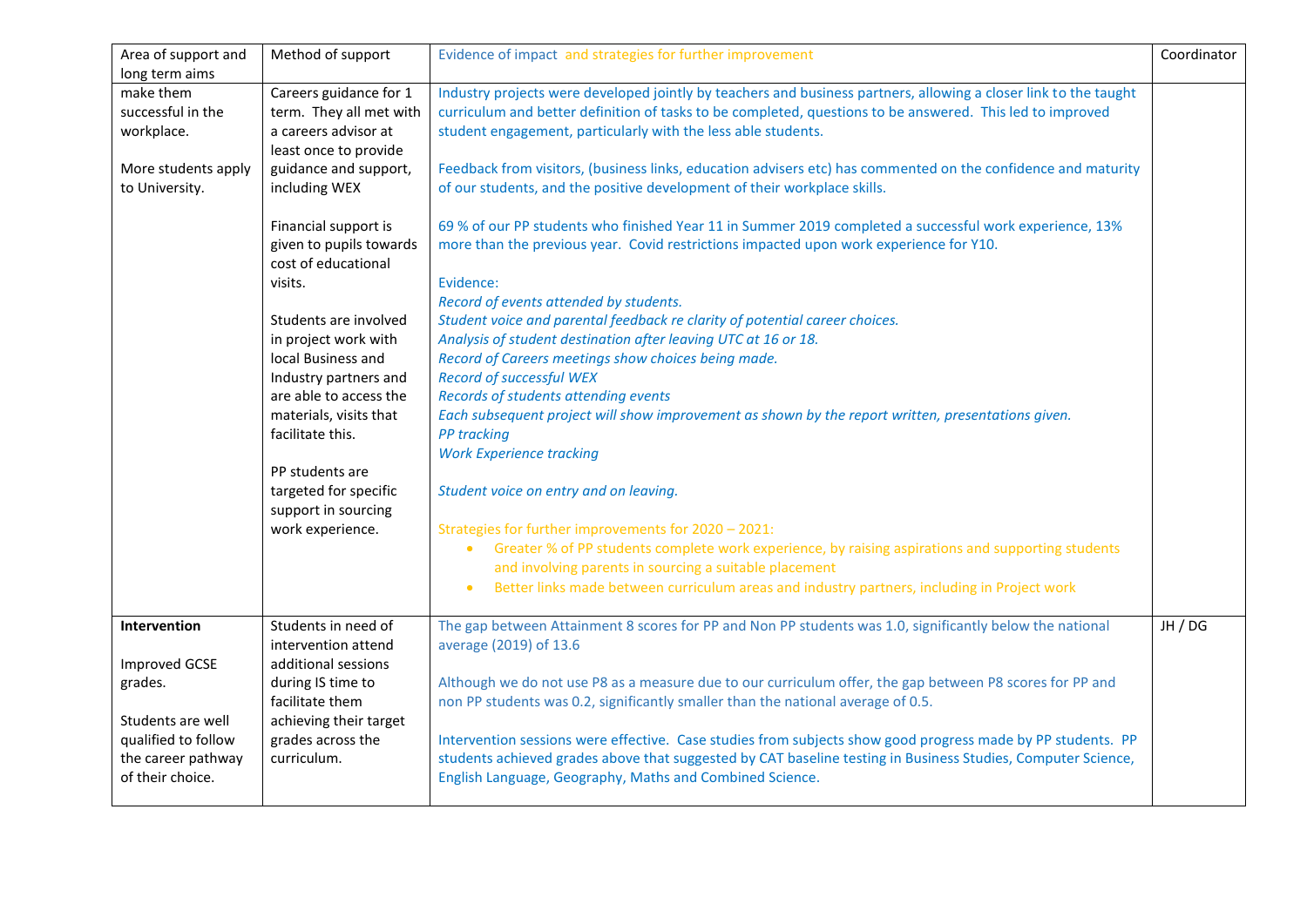| Area of support and     | Method of support         | Evidence of impact and strategies for further improvement                                                         | Coordinator |
|-------------------------|---------------------------|-------------------------------------------------------------------------------------------------------------------|-------------|
| long term aims          |                           |                                                                                                                   |             |
| Confidence and          | Revision guides and       | Case Study: Student 7. GCSE Maths                                                                                 |             |
| communications          | other resources are       | November Mock 3 Final Grade:5                                                                                     |             |
| skills developed in all | bought to support         | Student 7 came to weekly maths intervention sessions which focussed on key skills to achieve a grade 5, exam      |             |
|                         | revision or to allow      | technique and knowledge recall. Revision materials were provided to work through and self assess to highlight     |             |
| Improved                | students to access and    | areas in need of development, these were checked on a weekly basis.                                               |             |
| attainment, and         | develop their             |                                                                                                                   |             |
| closing gaps            | understanding of          | Case Study: Student 8. English Language                                                                           |             |
| between PP and non      | curriculum areas.         | <b>Final Grade 6</b><br><b>Spring Mock: 5</b>                                                                     |             |
| PP                      |                           | Student 8 was working at a grade 4 at the end of Y10. In-class intervention was used as a way of focusing on      |             |
|                         | Data Management           | areas for development. Independent study tasks were set through revision apps such as Seneca and                  |             |
| Challenge for all       | through Sisra             | QuoteMaster and revision plans put in place through consultation with parents at parents' evening. She            |             |
|                         |                           | achieved a grade 5= in her mock examinations in march and a grade 6 overall.                                      |             |
| Students know how       | Redefined mentor          | Evidence source: Analysis of Sisra over time in comparison with Intervention class lists.                         |             |
| to revise and use a     | groups post-Christmas     |                                                                                                                   |             |
| variety of skills to do | to allow for targeted     | Strategies for further improvements for 2020 - 2021:                                                              |             |
| SO.                     | intervention              | Identification of gaps in knowledge and understanding following lockdown school closure and targeted<br>$\bullet$ |             |
|                         |                           | intervention to facilitate improvement.                                                                           |             |
|                         | Revision sessions held    | More focussed use of academic mentoring for PP students to bring about progress.<br>$\bullet$                     |             |
|                         | during school holidays    | Use of UTC minibuses to transport for revision sessions outside of the school day / term.<br>$\bullet$            |             |
|                         |                           | Improved attendance at holiday revision sessions for grade 3 / 4 borderlines to mirror the<br>$\bullet$           |             |
|                         | Revision skills delivered | improvements made at the higher levels.                                                                           |             |
|                         | by curriculum staff and   |                                                                                                                   |             |
|                         | by external providers.    |                                                                                                                   |             |
| <b>High Quality</b>     | Whole staff and specific  | Relevant CPD has been completed by all staff, including visits to Partner Schools, relevant industry links and    | <b>JS</b>   |
| <b>Teaching and</b>     | staff training on areas   | exam board training. This is in addition to whole school training on T and L strategies.                          |             |
| Learning for all,       | of T and L which have     |                                                                                                                   |             |
| CPD.                    | been shown to make a      | All curriculum areas are taught by subject specialists, which has brought about sustained improvement in the      |             |
|                         | difference to             | key areas of Engineering, Maths and Science where specialist staff are in short supply. This has brought about    |             |
| Improved T and L.       | attainment and close      | an improvement in Level 2 grades awarded eg; GCSE Biology and Physics have had 100% grade 4+ for the last 2       |             |
|                         | gaps, eg effective        | years, Chemistry dropping to 96% this year.                                                                       |             |
| <b>Improved GCSE</b>    | feedback,                 | In core subjects our PP students performed better than in previous years. The % of students achieving a grade     |             |
| results.                |                           | $9 - 4$ improved (58.8% compared to 38.3) as did the % of students achieving a grade $9 - 5$ (25.5 compared to    |             |
|                         | Peer observation by       | 21.3). This was mirrored in GCSE Maths with 9 - 4 grades (58.8% compared to 55.3%) and 9 - 5 grades (43.1%        |             |
|                         | teachers.                 | compared to 38.3%). The PP students also saw an improvement in the number of students achieving a 4+ (up          |             |
|                         |                           | 4% to 48%) with our highest ever grades being awarded to the most able.                                           |             |
|                         | All classes staffed by    | With stable and specialist Engineering staff now in place, CNat Engineering Manufacturing has enjoyed a           |             |
|                         | subject specialists       | continuing rising number of students achieving at least a Level 2 Pass. This figure was 68% in 2020, compared     |             |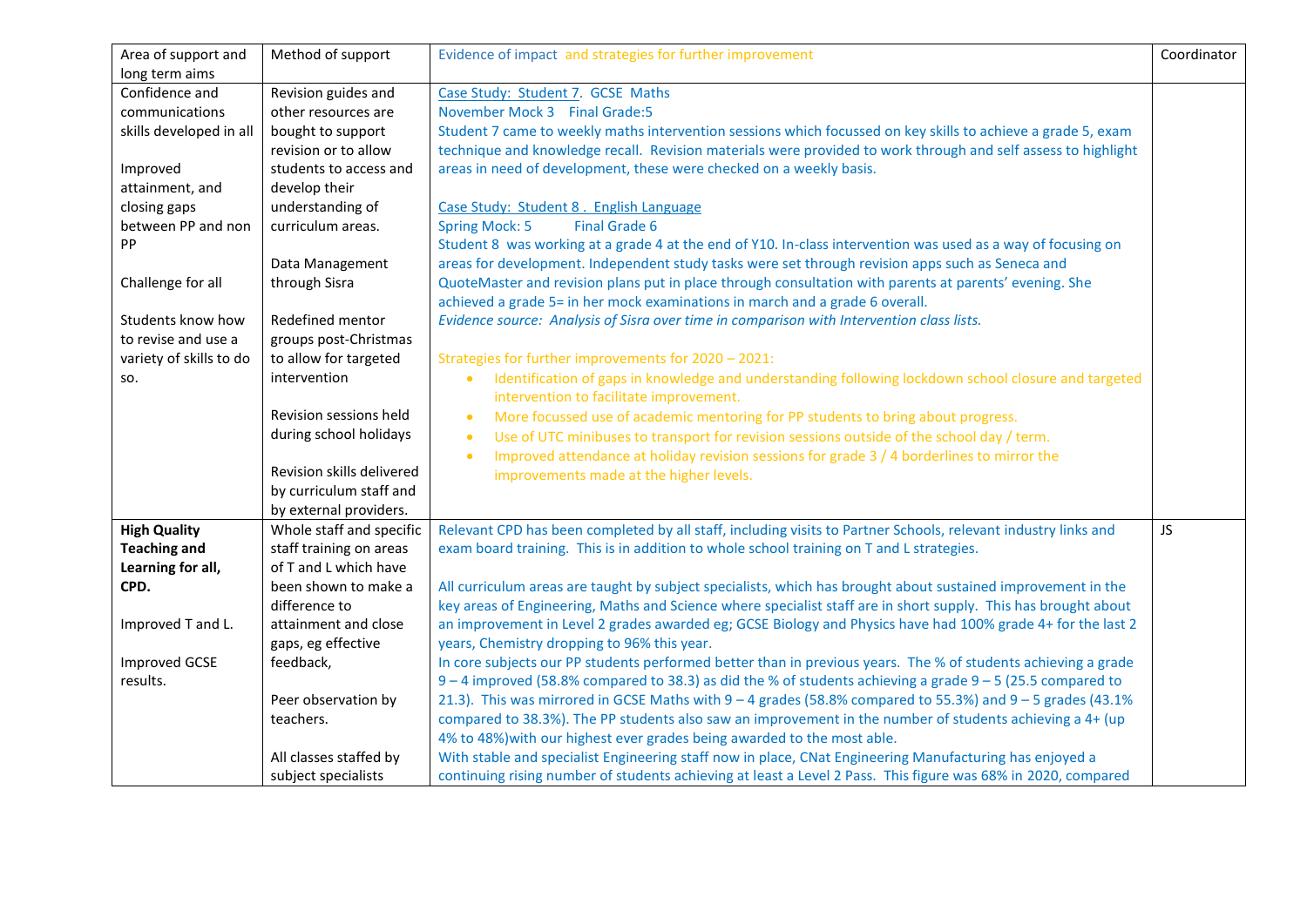| Area of support and       | Method of support                             | Evidence of impact and strategies for further improvement                                                                         | Coordinator |
|---------------------------|-----------------------------------------------|-----------------------------------------------------------------------------------------------------------------------------------|-------------|
| long term aims            |                                               |                                                                                                                                   |             |
|                           |                                               | to 47% the previous year and 24% the year before that. CNat Engineering Design has also shown a 60% rise in<br>L2 Pass + in 2020. |             |
|                           |                                               |                                                                                                                                   |             |
|                           |                                               | Cover has been provided for teachers to complete peer observations. This has led to the sharing of good                           |             |
|                           |                                               | practice.                                                                                                                         |             |
|                           |                                               |                                                                                                                                   |             |
|                           |                                               | Ofsted judged the teaching and learning at UTC South Durham to be good.                                                           |             |
|                           |                                               | Strategies for further improvements for 2020 - 2021:                                                                              |             |
|                           |                                               | Change in Faculty Leadership structure to bring about improvement in key areas.<br>$\bullet$                                      |             |
|                           |                                               | Introduction of Project Based Learning across the curriculum<br>$\bullet$                                                         |             |
|                           |                                               | CPD plan to meet the bespoke needs of teaching staff<br>$\bullet$                                                                 |             |
|                           |                                               | Crew time to develop metacognitive skills in Students to help them identify better their areas for<br>$\bullet$                   |             |
|                           |                                               | development                                                                                                                       |             |
|                           |                                               | Further peer observations and collaborative working to upskill teachers<br>$\bullet$                                              |             |
|                           |                                               | More UTCness and industry links seen in lessons                                                                                   |             |
| <b>Transition</b>         | Activities are planned                        | Several of our students joined us with very poor records of attendance, or had been home educated due to                          | <b>CPM</b>  |
|                           | in the opening weeks of                       | emotional issues in their previous schools. The student support team ensured that these students were                             |             |
| Improved                  | the new academic year                         | reassured, they facilitated familiarisation visits prior to them joining us and in almost all cases, attendance of                |             |
| attendance.               | to support the                                | these students is above average. This has been further developed with the SEND / PP / LAC team.                                   |             |
|                           | transition process and                        |                                                                                                                                   |             |
| Improved                  | to build resilience and                       | Evidence Source: attendance data, Student Support records                                                                         |             |
| engagement in             | confidence in students.                       |                                                                                                                                   |             |
| learning.                 | This is supported                             | Case Study: Student 9.                                                                                                            |             |
|                           | throughout the year for                       | Student 9 joined us in September 2018, with a history of anxiety leading to poor attendance and hindered                          |             |
| <b>Improved GCSE</b>      | those students who                            | progress. Throughout the Summer holidays before term started he made several visits to UTC, supported by                          |             |
| results.                  | need more input.                              | Student Support to familiarise himself with the layout and areas of routine which he was most anxious about.                      |             |
|                           |                                               | Throughout his time at the UTC, Student 9 build his confidence, he was able to present to staff and visitors,                     |             |
| Greater resilience in     | CPM is trained in                             | outshone himself when working with Primary students and was able to present a business idea for an                                |             |
| students.                 | <b>Mental and Emotional</b>                   | Entrepreneurial Award. Attendance improved and he achieved above his minimum expected grades in all                               |             |
|                           | Health including                              | subjects.                                                                                                                         |             |
| Increased<br>aspirations. | strategies to support<br>students and develop | All students who joined us in September 2019 attended events facilitated by our industry partners during the                      |             |
|                           | resilience.                                   | first 2 weeks of term and also took part in team building activities. These events involved trips to the                          |             |
|                           |                                               | workplace and sessions hosted in the UTC. With Covid restrictions changing the way we can work with industry                      |             |
|                           | Employment of support                         | partners during the opening weeks of September 2020, we have a full programme in place that will allow our                        |             |
|                           | for CPM to organise                           | new students to integrate with each other, develop their 'crew' identity whilst building teamwork and other                       |             |
|                           |                                               | soft skills, with some virtual input from industry links.                                                                         |             |
|                           |                                               |                                                                                                                                   |             |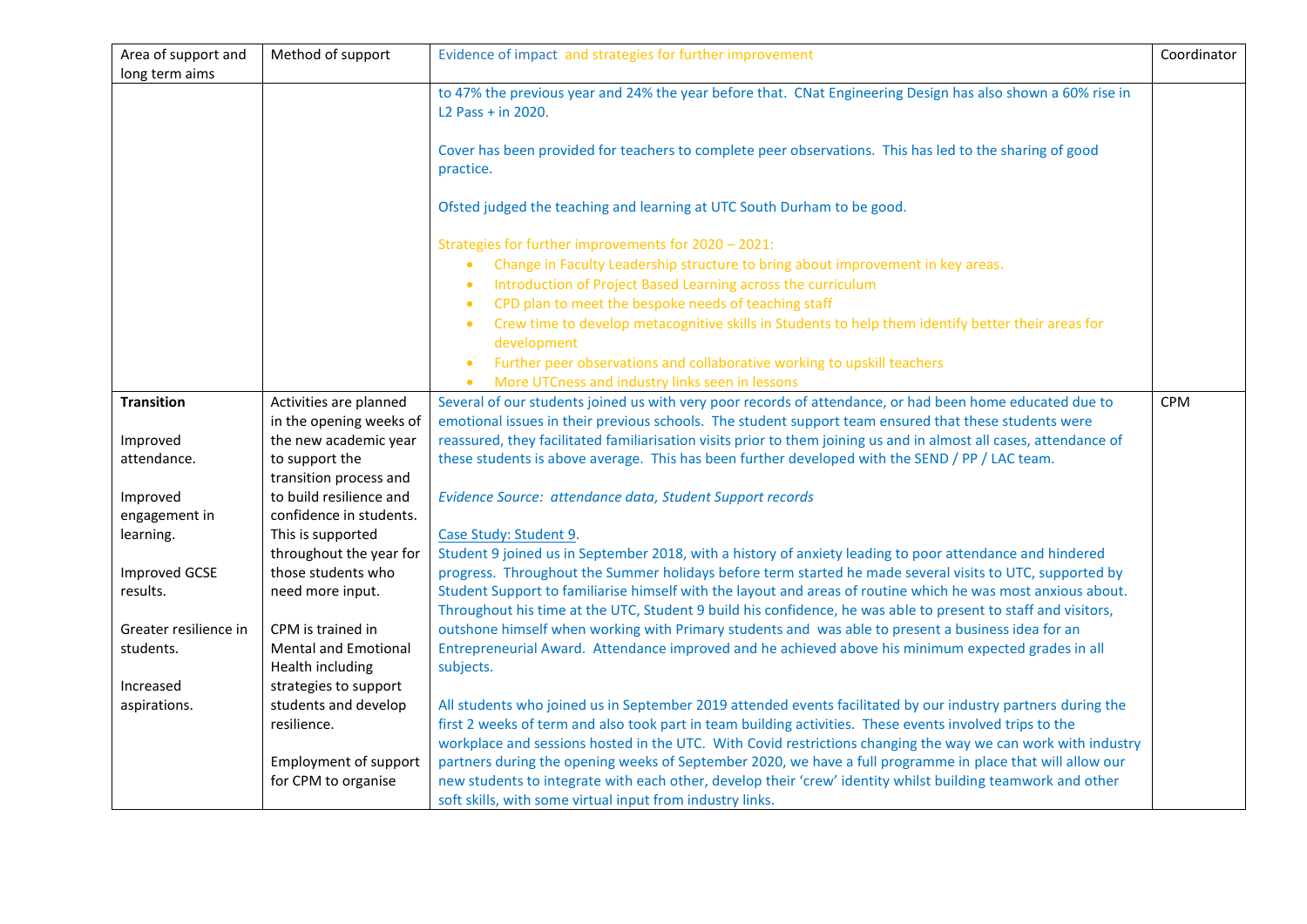| Area of support and     | Method of support                        | Evidence of impact and strategies for further improvement                                                         | Coordinator |
|-------------------------|------------------------------------------|-------------------------------------------------------------------------------------------------------------------|-------------|
| long term aims          |                                          |                                                                                                                   |             |
|                         | and run transition and                   |                                                                                                                   |             |
|                         | career based events.                     | Cherakee Bradley, our Careers Lead, worked intently towards the UTC reaching the 8 Gatsby Benchmarks ahead        |             |
|                         |                                          | of schedule. She established and developed business links with companies who are happy to regularly work          |             |
|                         |                                          | with our students, attend open evenings and transition events.                                                    |             |
|                         |                                          |                                                                                                                   |             |
|                         |                                          | Students are well supported both within the UTC and externally by our Counsellor or other agencies. Parent        |             |
|                         |                                          | feedback is very positive with 96% saying their child is happy at the UTC, 100% saying their child feels safe and |             |
|                         |                                          | 100% saying their child is well looked after (Ofsted ParentView - Oct 18)                                         |             |
|                         |                                          | <b>Evidence Source:</b>                                                                                           |             |
|                         |                                          | <b>Student records- Student Support</b>                                                                           |             |
|                         |                                          | Records of trips and events                                                                                       |             |
|                         |                                          | <b>Records of business engagement</b>                                                                             |             |
|                         |                                          |                                                                                                                   |             |
|                         |                                          | Strategies for further improvements for 2020 - 2021:                                                              |             |
|                         |                                          | Improved access to information about students from feeder schools.<br>$\bullet$                                   |             |
|                         |                                          | Continue to develop transition activities during the Summer break<br>$\bullet$                                    |             |
|                         |                                          | Work within Covid restrictions to allow our students relevant and effective links to business and                 |             |
|                         |                                          | industry                                                                                                          |             |
| <b>Hardship Funding</b> | Financial support for                    | 16 PP students were in receipt of travel allowance which removed a barrier to attendance.                         | JB          |
| and Individual          | families with financial                  |                                                                                                                   |             |
| <b>Student Support</b>  | difficulties to ensure                   | Revision guide have been purchased for all Year 11 PP students who requested them.                                |             |
|                         | attendance, well being                   |                                                                                                                   |             |
| Attendance,             | and attainment                           | Students have accessed financial support for new uniform and basic hygiene essentials. The registration fee for   |             |
| attainment and          |                                          | the Duke of Edinburgh scheme has been paid for 5 PP students on role, in addition to a small bursary towards      |             |
| student wellbeing       | Support for students<br>with exceptional | necessary kit. All of these students successfully completed their Bronze Award.                                   |             |
|                         | circumstances                            | Contributions have been made for students to attend rewards trips and educational visits. This included 2         |             |
|                         |                                          | students, in receipt of PP+, attending a Computer Science / Business Studies trip to Disneyland Paris             |             |
|                         |                                          |                                                                                                                   |             |
|                         |                                          | Case Study 12:                                                                                                    |             |
|                         |                                          | Student 12 had supported KS2 children in a UTC STEM day and as a reward, was invited to attend a                  |             |
|                         |                                          | teambuilding session at a local activity provider. Reluctantly, he admitted that his parents could not afford to  |             |
|                         |                                          | pay for this and therefore PP funding was used to facilitate this.                                                |             |
|                         |                                          |                                                                                                                   |             |
|                         |                                          | Evidence Source: Spreadsheet - Finance Officer. DofE records.                                                     |             |
|                         |                                          |                                                                                                                   |             |
|                         |                                          |                                                                                                                   |             |